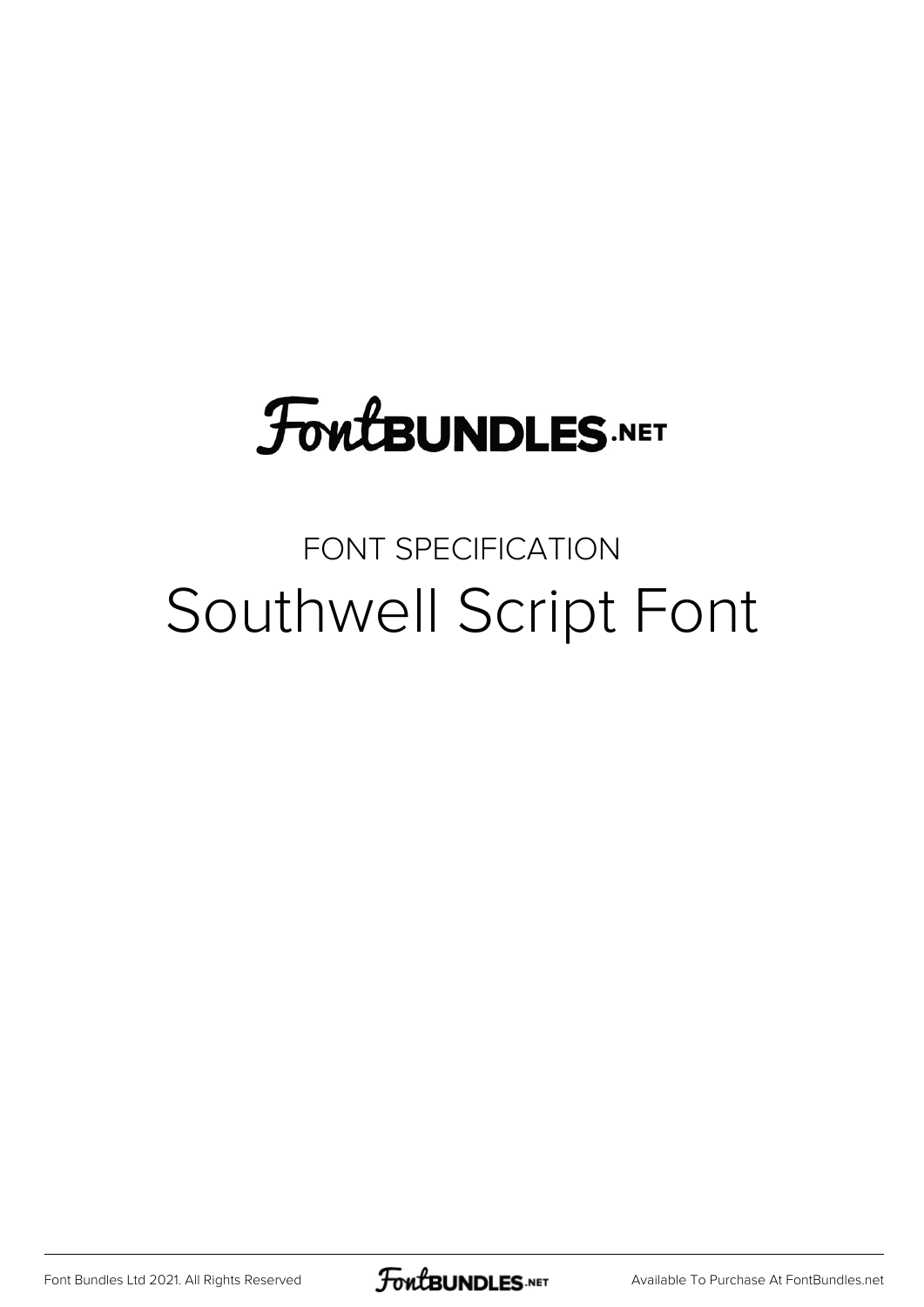## Southwell - Regular

**Uppercase Characters** 

ABCBEFGHIJKLMNOPQRGTU

 $UUX92$ 

Lowercase Characters

abodefghijklmnopgsstuvwxyz

**Numbers** 

0123456789

Punctuation and Symbols

All Other Glyphs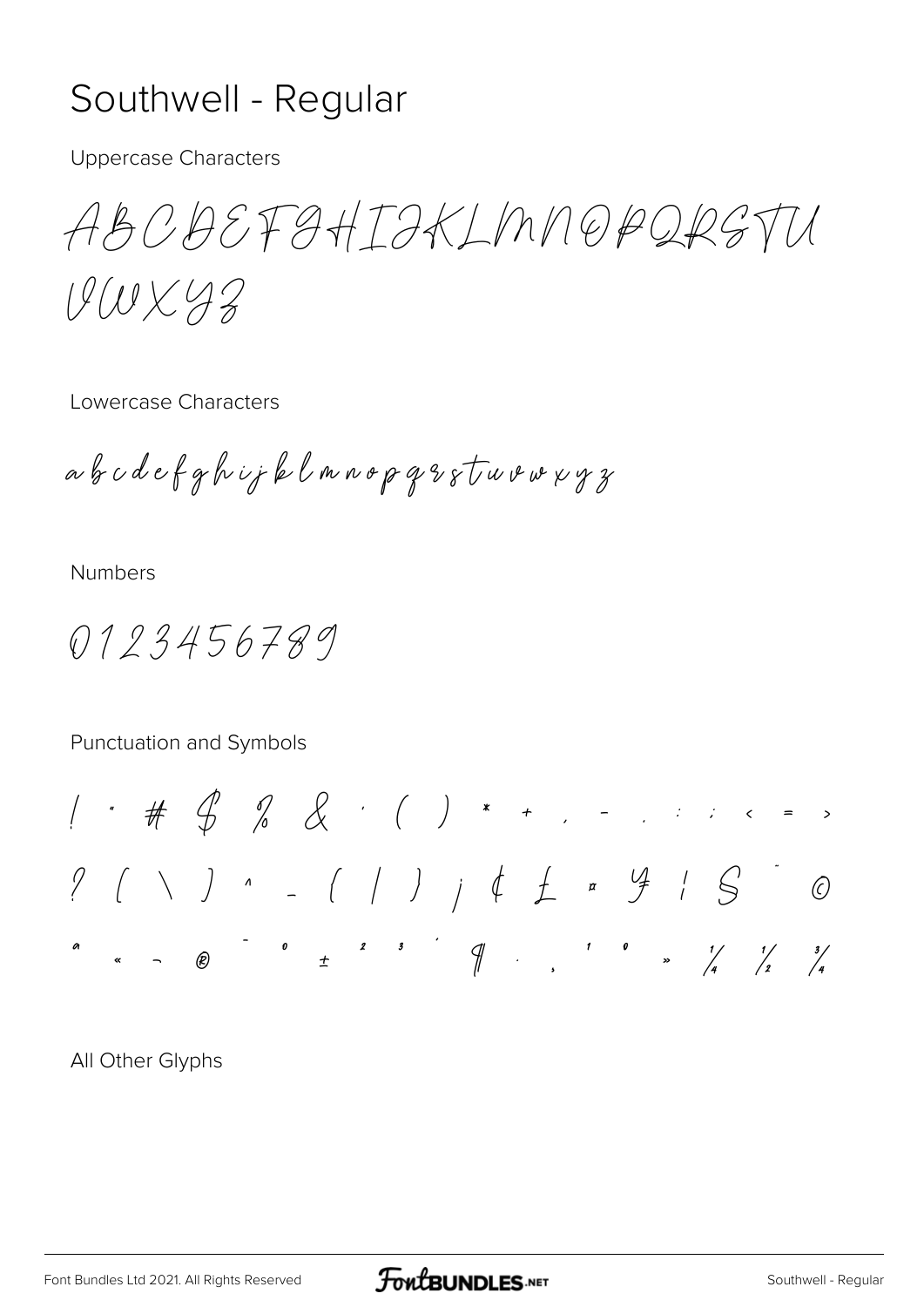